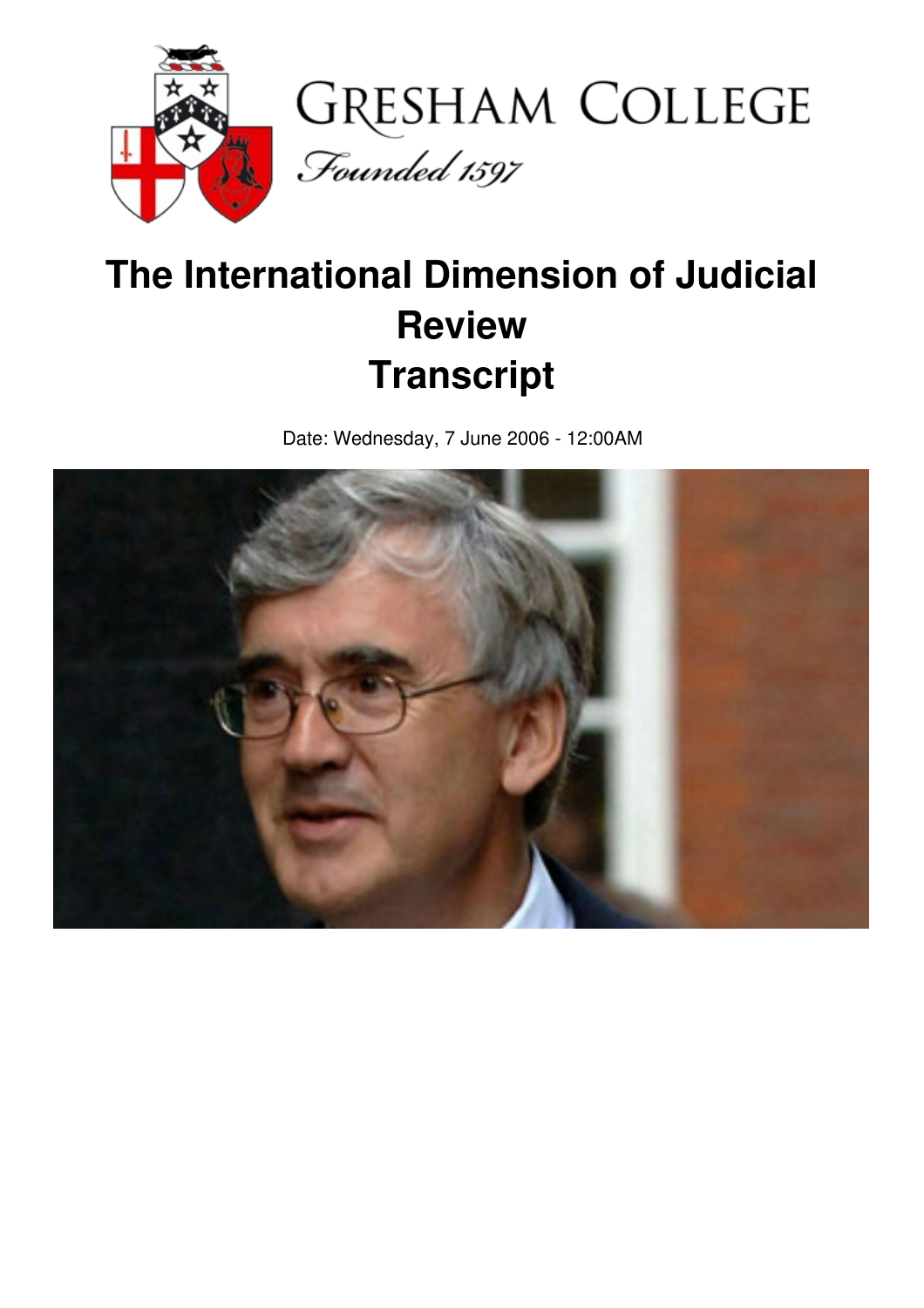## **THE INTERNATIONAL DIMENSION OF JUDICIAL REVIEW**

## **The Rt Hon Lord Justice Richards**

- 1. If judicial review has penetrated the popular consciousness at all, I suspect that the government minister most closely associated with it is the Home Secretary. Whether the hot topic is the detention of suspected terrorists or the removal of failed asylum seekers or of released foreign prisoners, it is the Home Secretary who seems constantly to be in the frame. I would not be surprised if his department were at the receiving end of more judicial review cases than all other government departments combined. But the point is better illustrated by reference to television than to court statistics. Regular viewers of Judge John Deed will be well aware that it is the fictional Home Secretary who is repeatedly at the receiving end of embarrassing litigation and who resorts in consequence to flagrant, but happily unsuccessful, attempts to manipulate the judicial process and promote the interests of the Government over those of the individual.
- 2. For today's lecture I have chosen a topic that takes the spotlight off the Home Secretary and moves us away from home affairs into foreign affairs and military conflict. What I have to say falls primarily within the provinces of the Foreign Secretary and the Secretary of State for Defence. Twenty years ago this was an area on which there was very little to say. In recent times, however, our courts have been called upon to grapple increasingly with problems arising outside the United Kingdom and with the effect of international treaties and principles of public international law. What I have to say on the subject is intended for a general audience. It comprises a survey of cases which are interesting for their factual background as well as the legal analysis to which they give rise.
- 3. Matters such as the conduct of foreign affairs and the armed forces are traditionally, and very properly, areas in relation to which the courts exercise great judicial restraint. The position used to be very simple indeed. The powers of the executive in such areas are generally what are described as "prerogative" powers. They are best thought of as the common law or non-statutory powers of government, as distinct from powers derived from Parliamentary enactments. It was long considered that, whereas there could be judicial control over the exercise of statutory powers, prerogative powers were beyond the scope of judicial review. That view met its end in a case in 1984, arising out of a battle between the government and the civil service unions over a decision to change the terms and conditions of staff at GCHQ without prior consultation with the unions: *CCSU v Minister for Civil Service*[1985] 1 AC 374. The House of Lords held that it is not the source but the subject-matter of a power that determines whether it is susceptible to judicial review. Thus the fact that a minister is exercising a prerogative power rather than a statutory power is not itself a decisive factor. Whether the courts can control the exercise of the power depends on the particular subject-matter.
- 4. That principle is one of great importance, as we shall see, but their Lordships also made clear in their judgments that, among the powers considered not to be susceptible to judicial review by reason of their subject-matter were prerogative powers such as those relating to the conduct of foreign affairs, the making of treaties or the defence of the realm. Areas of high policy of this kind were regarded as non-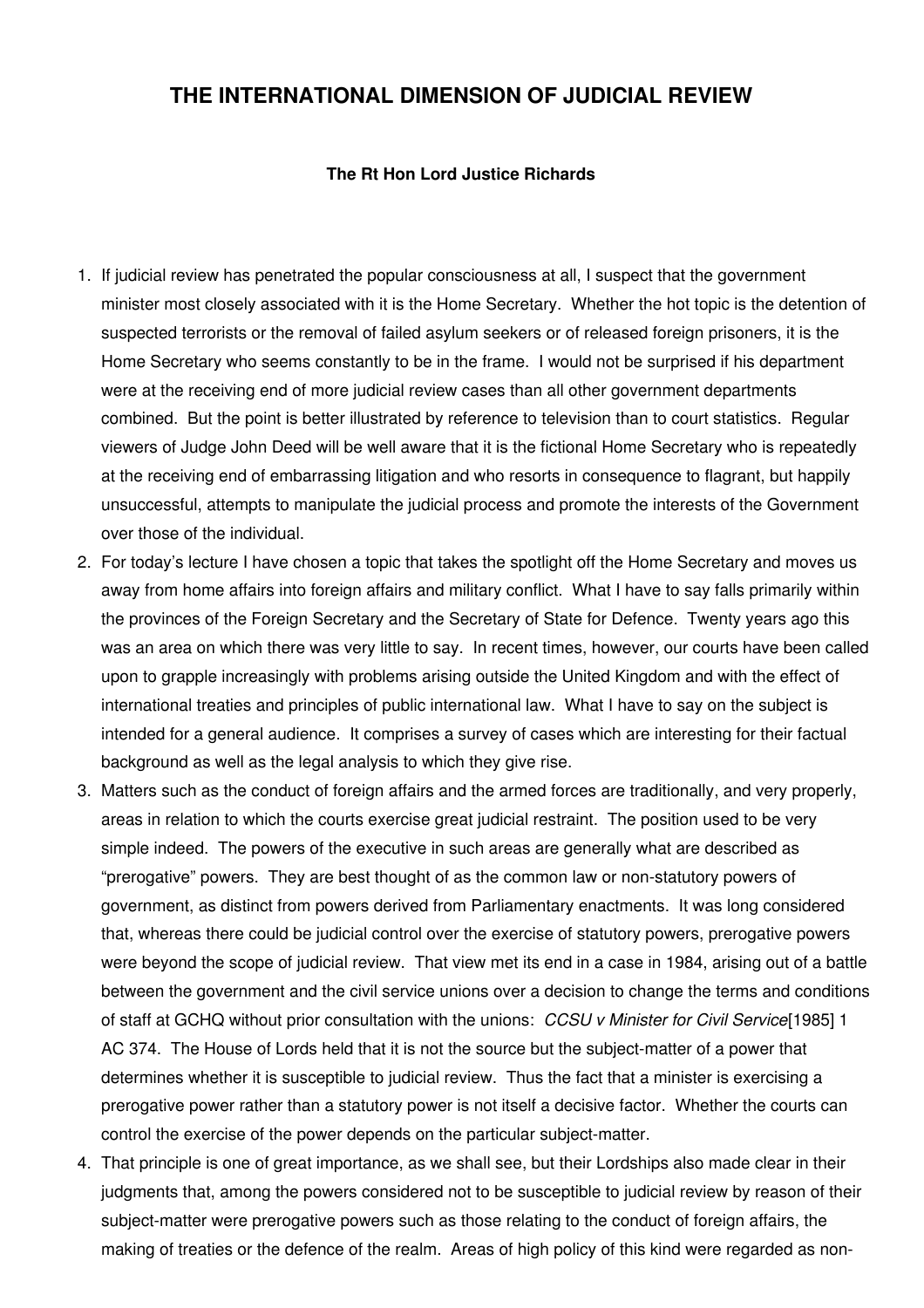justiciable.

- 5. At much the same period, in a case between British Airways and Laker Airways arising out of the collapse of Laker's transatlantic Skytrain operation, the Master of the Rolls said that the foreign policy adopted by Her Majesty acting on the advice of Her Government is in reality that of the nation and that "accordingly it would be strange if in this field the courts and the executive spoke with different voices and they should not do so ….": *British Airways Board v Laker Airways Ltd* [1984] 1 QB 142, 193B-D.
- 6. In the same judgment, he made some observations about the effect of international treaties. He said that as a matter of English law a treaty is an agreement between sovereign states which does not of itself give rise to rights or obligations between individuals; consistently with this approach the court has no jurisdiction to determine the meaning or effect of any treaty to which the Government of the United Kingdom is a party and indeed is not equipped to do so, that being a matter of public international law.
- 7. That principle has long been subject to a number of specific exceptions, but as a more general point it is clear from recent cases that the courts no longer have the same inhibitions about addressing public international law. Similarly, recent cases show that the forbidden areas of foreign policy and the like are much narrower than one might have thought, and that the *CCSU* case has opened up very considerable scope for judicial review in these fields.
- 8. But let me consider first a case that illustrates the forbidden areas in a classic form. Before the invasion of Iraq in 2003 a lot of attention was devoted to the question whether it would be lawful for HMG to use armed force without a further UN Security Council Resolution expressly authorising the use of such force. UNSCR 1441 gave Iraq "a final opportunity to comply with its disarmament obligations" and recalled that the Security Council had repeatedly warned Iraq that it would face serious consequences as a result of its continued violations of its obligations. The issue debated across the world was whether that resolution together with earlier resolutions authorised states to take military action in the event of non-compliance by Iraq with its terms, or whether it would require a further and more specific resolution for that purpose. Eventually, as Parliament was told, the Attorney General advised HMG that a further resolution was not required.
- 9. Only a few months beforehand, in a case which I can confidently say would have achieved greater publicity had it been decided the other way, the Campaign for Nuclear Disarmament sought to persuade the High Court to declare that HMG would be acting in breach of customary international law were it to take military action against Iraq without a further Security Council resolution: *R (Campaign for Nuclear Disarmament) v Prime Minister & Others*[2002] EWHC 2777 (Admin). CND took the precaution of joining as defendants the Prime Minister as well as the Foreign Secretary and the Secretary of State for Defence. Because there was at that time no specific decision to challenge, the CND invited the court to give an advisory opinion. The argument run was that the case did not require the court to delve into areas that could properly be regarded as solely within the province of the executive, for example questions of policy or the substantive merits of factual decisions in sensitive fields; it simply required a ruling on a point of law and was appropriate for decision by the court in the exercise of its conventional supervisory jurisdiction.
- 10. The court declined the invitation extended to it. It held that the application necessarily required it to rule on issues of international treaty law – in particular, the meaning and effect of the existing UNSCR 1441 – and that the case fell within the principle that the court has no jurisdiction to declare the true interpretation of an international instrument which has not been incorporated into English domestic law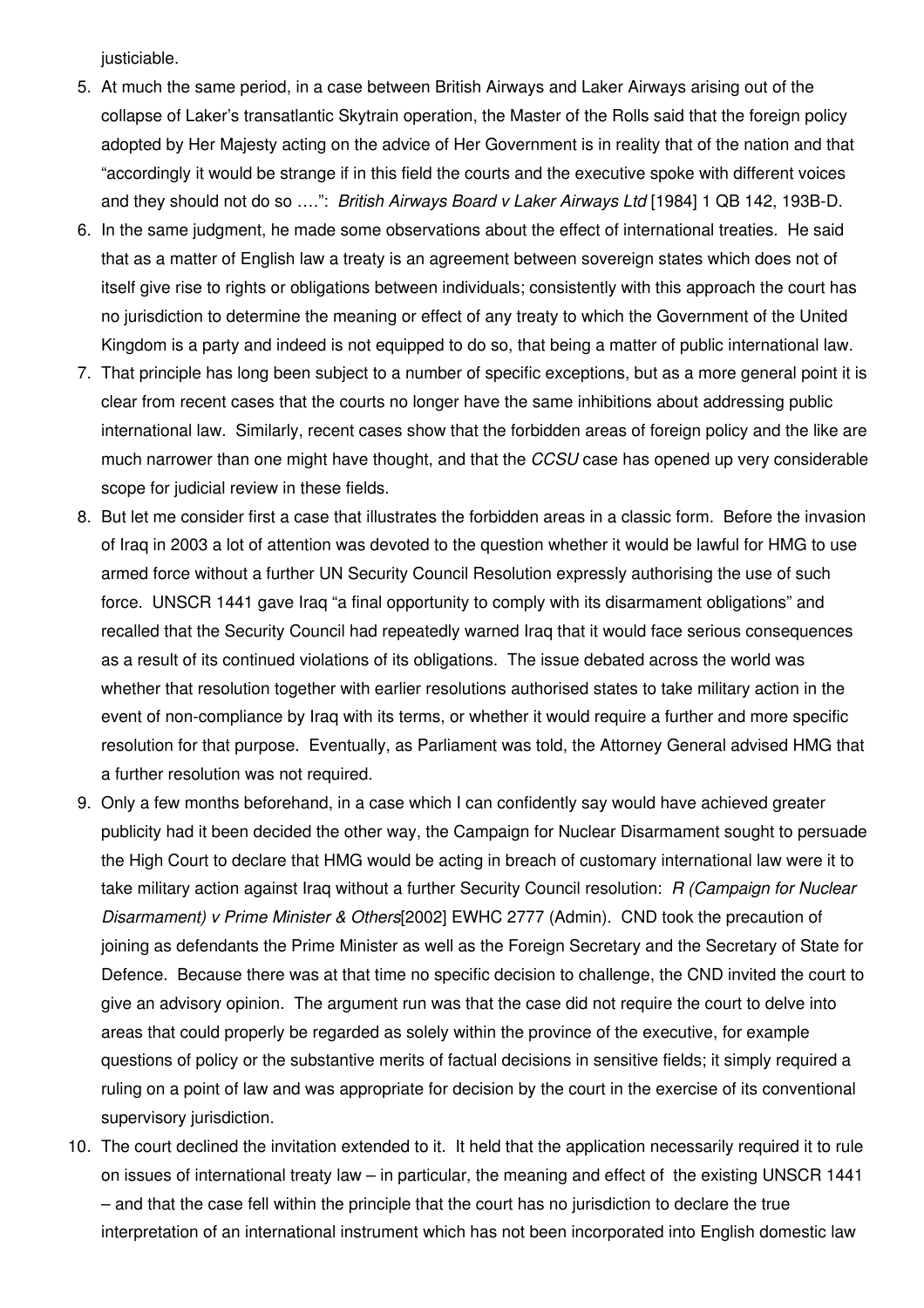and which it is unnecessary to interpret for the purposes of determining a person's rights and duties under domestic law. A second reason was that that a ruling would tie HMG's hands in its negotiations with other countries and would thereby be damaging to its conduct of international relations; and the court will decline to embark upon the determination of an issue if to do so would be damaging to the public interest in the field of international relations, national security or defence. Thirdly, there was no demonstrably good reason why the court should take the exceptional course of making an advisory declaration. As Simon Brown LJ expressed it in the leading judgment (para 47(iii)): "There is no sound basis for believing the government to have been wrongly advised as to the true position in international law". I was the junior member of the three-judge court and expressed the view that no doubt the Government had access to expert legal advice and was able to form a reasoned judgment on the legal issue. In the light of subsequent events I still prefer to express the point in terms of the *availability* of expert advice rather than in terms that refer to the *correctness* or otherwise of the advice received.

- 11. In another passage in my judgment I said it was "unthinkable that the national courts would entertain a challenge to a Government decision to declare war or to authorise the use of armed force against a third country". That view still represents established orthodoxy, but I must confess to a strange sense of unease to find it being relied on by the Attorney General in a recent speech on "Government and the rule of law in the modern age". The Attorney General referred in the same context to a series of cases in which protestors against the Iraq war were charged with various criminal offences but argued in their defence that they had been acting to prevent the commission of the crime of aggression. The House of Lords has recently given judgment in those cases (*R v Jones and Others* [2006] UKHL 16), holding that the crime of aggression is indeed recognised as a crime in customary international law but that, in the absence of a domestic statute to give effect to it, it is not a crime in our domestic law; so that the protestors could not therefore rely on it as a defence to a charge under domestic law. One of the factors taken into account in the decision was that consideration of the crime of aggression would take the national courts into areas where, under well established rules, they would be very slow to embark on a review of powers or to adjudicate on rights arising from transactions between sovereign nations on the plane of international law. *CCSU* and *CND* were two of the cases cited in support of this point (para 30).
- 12. I am going to come back to Iraq, but first I must step back to a prior conflict, that in Afghanistan, and its legal fall-out. In 2002 the English courts were faced with an application on behalf of one of the detainees at Guantanamo Bay, that "legal black hole" as it was described by Lord Steyn extra-judicially in 2003 and has since been described by many others. Mr Abbasi was a British national captured by US forces in Afghanistan and moved to Guantanamo. He had been held there at that time without access to a court or even to a lawyer. His mother brought a judicial review claim on his behalf against the Foreign Secretary, contending that one of his fundamental human rights, the right not to be arbitrarily detained, was being violated and that the Foreign Secretary owed him a duty under English public law to take positive steps to redress the position.
- 13. The Court of Appeal (in *R (Abbasi) v Secretary of State for Foreign and Commonwealth Affairs* [2003] UKHRR 76) held that HMG could not itself be said to have violated Mr Abbasi's human rights, because it had no control or authority over his treatment at Guantanamo. Further, it could not be said that there was an enforceable duty to intervene by diplomatic or other means to protect a citizen who was suffering or threatened with injury in a foreign State. Nevertheless there was a legitimate expectation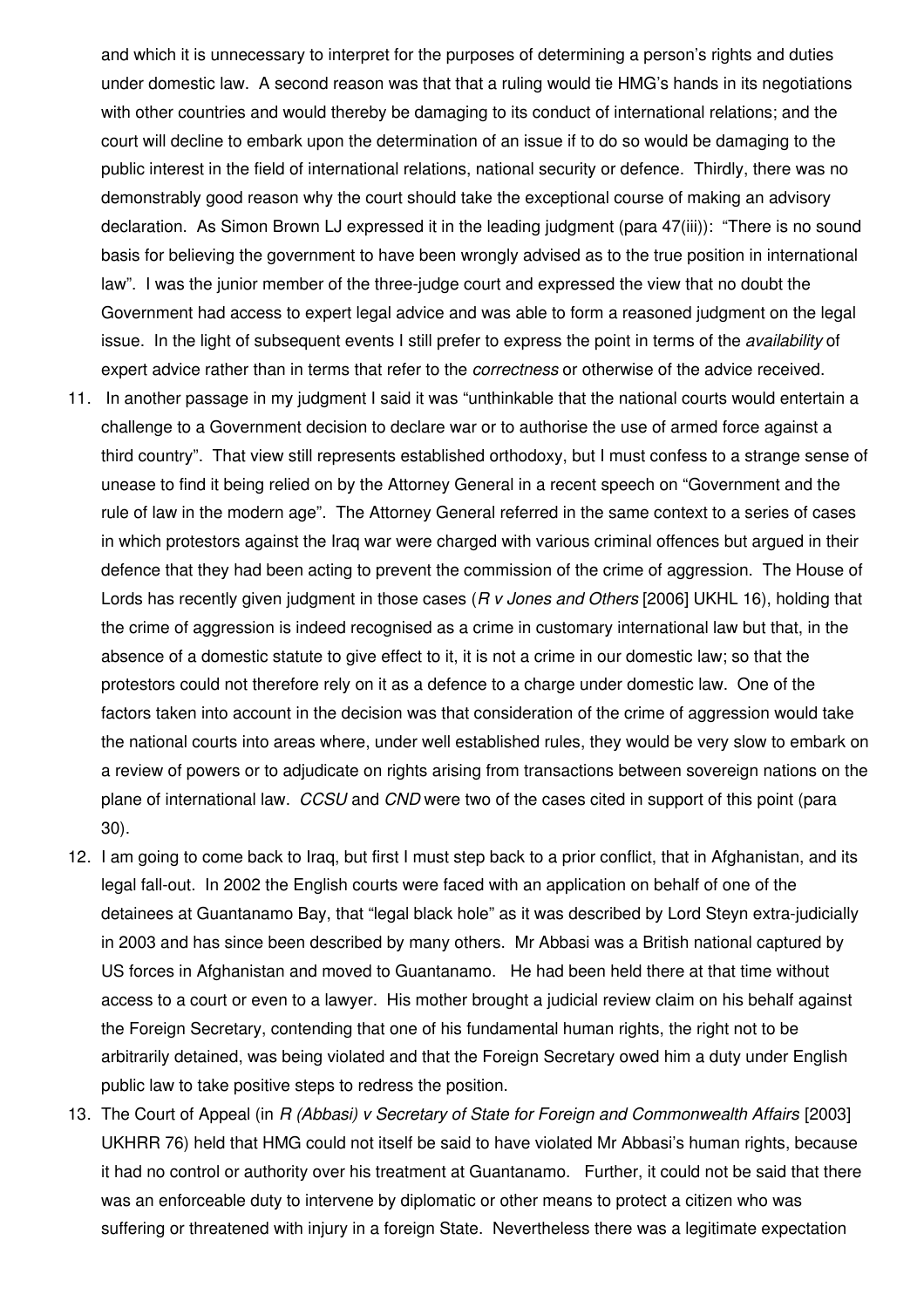that HMG would act in accordance with its statements of policy in this area, and those statements were to the effect that it would consider making direct representations to third governments on behalf of British citizens where those governments were believed to be in breach of international obligations.

- 14. But the legitimate expectation established by the relevant policy statements was very limited in nature that in certain circumstances HMG would "consider making representations". Whether to make any representations and, if so, in what form, was left entirely to the discretion of the Secretary of State. The court reiterated that foreign policy considerations are not in themselves justiciable and that the court cannot enter into the forbidden area of decisions affecting foreign policy. It thought it highly unlikely, however, that it would impinge upon any forbidden area to examine whether a request for assistance had been *considered*. Nonetheless it was clear on the facts that the request had been considered in Mr Abbasi's case, and that the British detainees at Guantanamo had been the subject of discussions between this country and the US Government. This meant that the claim necessarily failed. The court also observed that on no view would it be appropriate to order the Secretary of State to make any specific representations to the US Government, as it was obvious that this would have an impact on the conduct of foreign policy.
- 15. In the event we know that requests were made by HMG for the return of British nationals held at Guantanamo and that such requests met with success through the return of British nationals in March 2004 and January 2005. Mr Abbasi himself was in the second group of returnees.
- 16. Very recently the court has been faced with a similar application by another group of Guantanamo detainees, the principal distinguishing feature being that none of them is a British national, though each has been a long term resident in the United Kingdom: see *R (Al Rawi and others) v Secretary of State for Foreign and Commonwealth Affairs* [2006] EWHC 972 (Admin), 4 May 2006. The first claimant, Mr Al Rawi, was an Iraqi national who had come to this country as a child with his family as long ago as 1983; the rest of the family became British citizens but the family made a deliberate decision that he should not do so. The second claimant was a Jordanian national who had come to this country in 1994 and had been given indefinite leave to remain as a refugee. The third claimant had come from Libya with other members of his family in 1986; all had been granted asylum as refugees; the rest of the family had in due course obtained British citizenship, but the third claimant had gone to Afghanistan before he was called for interview for that purpose. These various claimants were arrested in different places and different circumstances but had all ended up in Guantanamo. Their families had asked the Foreign Secretary to make a formal request for their return to the United Kingdom, but he had consistently declined to do so, making it clear that he considered himself under no obligation to do so because the claimants were not British nationals, and that he considered in any event that such a request would be ineffective and indeed counterproductive, particularly in the context of HMG's efforts generally to secure closure of Guantanamo. He had in fact raised their cases with the US Government, but had not made a formal request of the kind that the claimants said he should have made.
- 17. The court held that the Foreign Secretary was entitled as a matter of law to draw the distinction of principle he did between the claimants, as non-nationals, and British citizens like Mr Abbasi. Under international law and the Consular Convention between the United Kingdom and the USA it was only by reason of nationality that a state had standing to make any formal claim on a person's behalf. The existence of good humanitarian arguments such as long residence in the United Kingdom and the fact that other members of the family were British citizens did not affect the legal position. Nor did the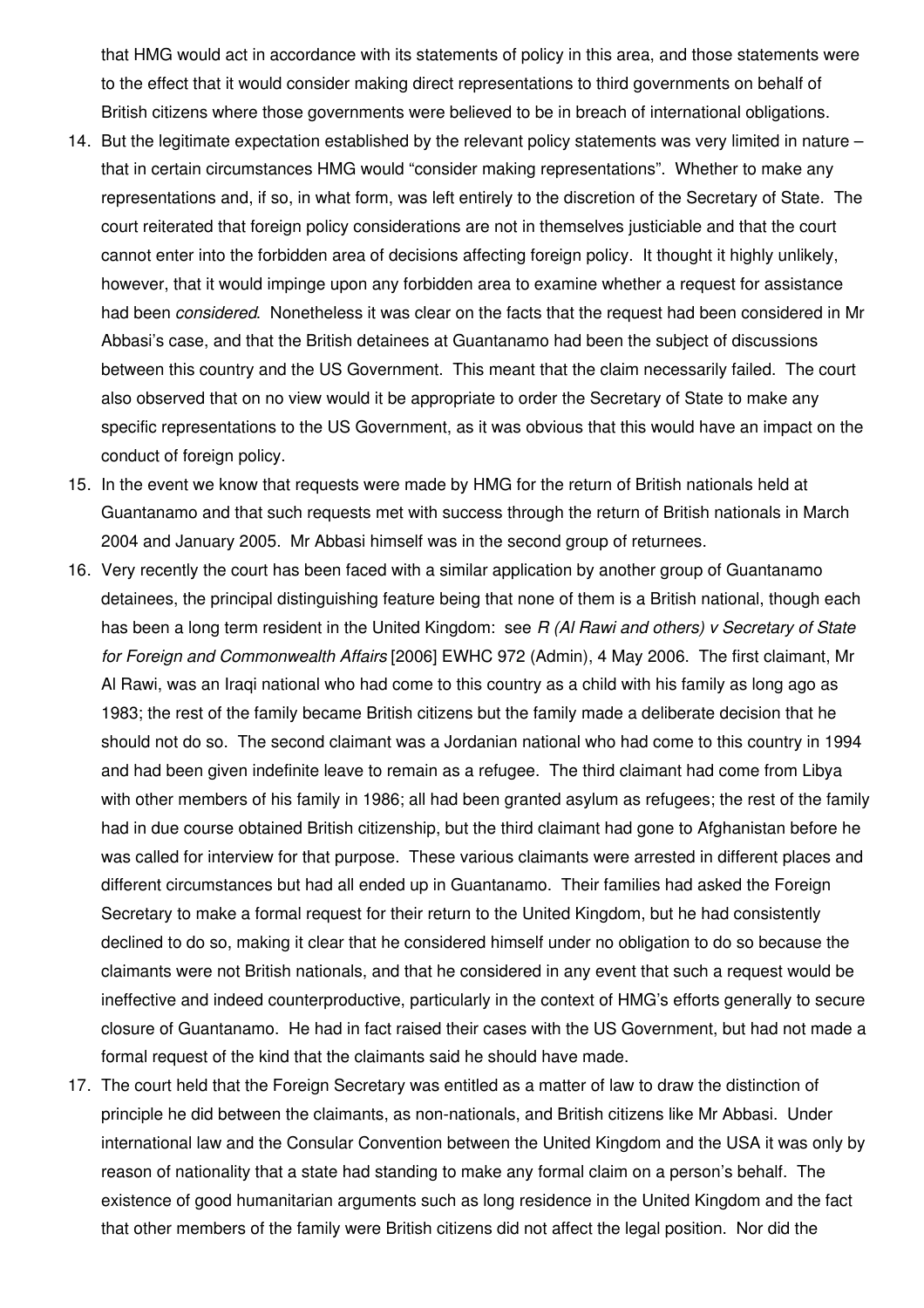refugee status of the second and third claimants, though there existed proposals which, if implemented, would entitle states in certain circumstances to exercise diplomatic protection of persons recognised by them as refugees.

- 18. The court dismissed a number of other arguments by the claimants before coming onto, and also dismissing, a challenge to the substance of the Foreign Secretary's decision. The claimants were arguing that HMG was being unduly deferential to the US Government; that a formal request might make a difference; and that the assertion that a formal request would be counterproductive was wholly inconsistent with the evidence that the US authorities were anxious to return as many Guantanamo detainees as they could. The court described these arguments as "strong arguments in the context of political debate" but did not accede to them as legal arguments. It is interesting to note the terms in which that last point was expressed. The court asked itself whether the arguments were sufficient to justify the conclusion that the Foreign Secretary "had failed to exercise his judgment in a proportionate way, bearing in mind the fundamental human rights at stake". But it said that in determining that question it had to bear in mind that the context was one in which the courts had consistently trodden cautiously
- 19. All this meant that, whilst the court could in principle interfere, for example by requiring the Foreign Secretary to reconsider his decision, if he had made an error of law or if he had failed to take relevant material into account, the court could not require him to make a formal request. As regards the Foreign Secretary's actual exercise of discretion, it could not be said that there had been a failure to take relevant matters into account. The real problem facing the claimant was the judgments by the relevant officials, acting on behalf of the Foreign Secretary, that any formal request would be ineffective and counterproductive:

"Prima facie these are judgments which are quintessentially judgments taken in the context of a foreign policy decision which the court simply does not have the tools to evaluate. … … The United Kingdom Government is in continuous dialogue with the United States authorities with a view to securing a solution to the problems presented by Guantanamo Bay which include the allegations of breaches of human rights including torture. Those discussions, whilst not specific to the three detained claimants, affect them. It is impossible for this court, without knowledge of how those discussions have progressed to make a judgment about the way in which they can best be progressed in order to achieve the aims of United Kingdom foreign policy, which is clearly to secure closure of Guantanamo Bay. In our view, the powerful submissions made on behalf of the claimants founder, perhaps uncomfortably and unsatisfactorily, on the rock which prevented the*Abbasi* claim from succeeding, and for the same reasons" (paras [92] and [97]).

1. A cynic might say in the light of these cases that things have not changed greatly since the days when the prerogative powers in relation to the conduct of foreign affairs were not susceptible to judicial review at all. The courts have asserted a jurisdiction to intervene but all the claims to which I have referred have failed. In truth, however, I believe that there has been a very important shift of position. There is a close scrutiny of those aspects of the decision-making which the courts are equipped to deal with. When a legal challenge is made, the executive has to justify its position with detailed evidence and arguments; it cannot simply stick up a "keep out" notice. In *Al Rawi*, the question whether there had been an error of law was assessed not just by reference to domestic law, but also by reference to the principles of international law and the content of international treaties - perhaps representing a move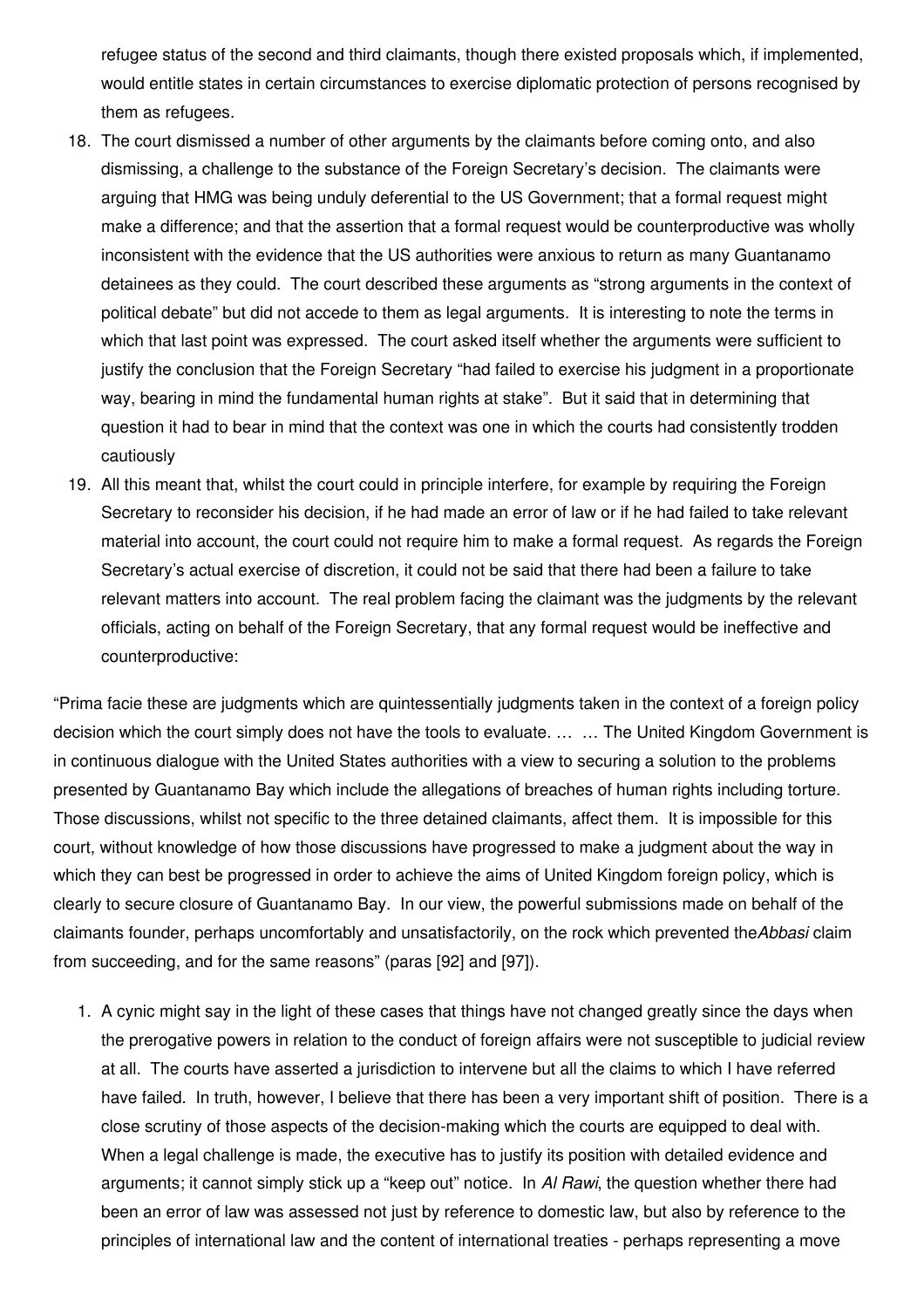forward even since the *CND* case concerning the lawfulness of the military invasion of Iraq. Both in *Al Rawi* and in *Abbasi* there was a careful assessment of the evidence to ensure that proper consideration had been given to the issues and relevant material. It is only at the stage of judgments as to substantive policy that the courts draw back, recognising that it is not for them to determine the foreign policy of this country and that they are not well placed to make a proper evaluation of judgments made by the executive in this field. Even with that limitation, however, the availability of judicial review serves to impose a valuable discipline on the executive decision-making process.

- 2. Nevertheless it is time to turn to a couple of cases where the claimants won, and dramatically so. The claimants in question are the Chagos islanders. Their home was once the Chagos Archipelago in the Indian Ocean, formerly governed as part of the British colony of Mauritius. By an Order made in 1965 in the exercise of powers deriving from the prerogative, it became a separate colony called the British Indian Ocean Territory. The Order also provided for the appointment of a Commissioner for the Territory (effectively the local legislature) to hold office during Her Majesty's pleasure. One function conferred on the Commissioner was the power to make laws for the "peace, order and good government" of the Territory. In 1971 the Commissioner, acting under instructions from ministers in London, enacted an Immigration Ordinance which made it unlawful for a person to enter or remain on the territory without a permit. All this formed part of a scheme for the compulsory removal of the whole of the existing civilian population of the territory to Mauritius and a prohibition on their return. The purpose of the various measures was to facilitate the establishment of a strategic American military base on the main island of the archipelago, Diego Garcia, pursuant to an agreement between the Governments of the UK and the USA, and to protect the future operations of that base.
- 3. These events have been the subject of civil litigation over many years. I can concentrate on the judicial review claims. In 1998, some 25 years after the last Chagossians had left the islands, the leader of the Chagos refugee group, Mr Bancoult, brought a claim for judicial review in the English High Court to challenge the legality of the 1971 Ordinance: *R (Bancoult) v Secretary of State for Foreign and Commonwealth Affairs* [2001] QB 1067. The court, proceeding by reference to arguments of high principle, found that it had jurisdiction to entertain the claim and grant relief. It had been held in the past that the prerogative writ of habeas corpus might in a proper case issue beyond the seas "to any place under the subjection of the Crown"; and the reach of the court's jurisdiction should be no different in relation to another prerogative order, certiorari (in modern parlance, and very much more prosaically, a quashing order). Just as habeas corpus protects against unlawful detention, so certiorari should be available as a remedy against arbitrary, capricious and oppressive conduct. The existence of local courts in the Territory neither negatived the jurisdiction of the English court nor made it inappropriate for the English court to intervene in a case where the making of the instrument under challenge was wholly procured by the United Kingdom Government.
- 4. As to the merits of the challenge, the court held that the 1971 Ordinance fell outside the power conferred by the 1965 Order to make laws for the "peace, order and good government" of the Territory. Such a power required its people to be governed, not removed; and the political reasons for removal, although dictated by pressing considerations of military security, could not by any forensic test of reasonableness be said to touch the peace, order and good government of the Territory. Accordingly the relevant provision of the 1971 Ordinance was quashed.
- 5. The UK Government's reaction was to accept the ruling, in the sense that it did not appeal it and did not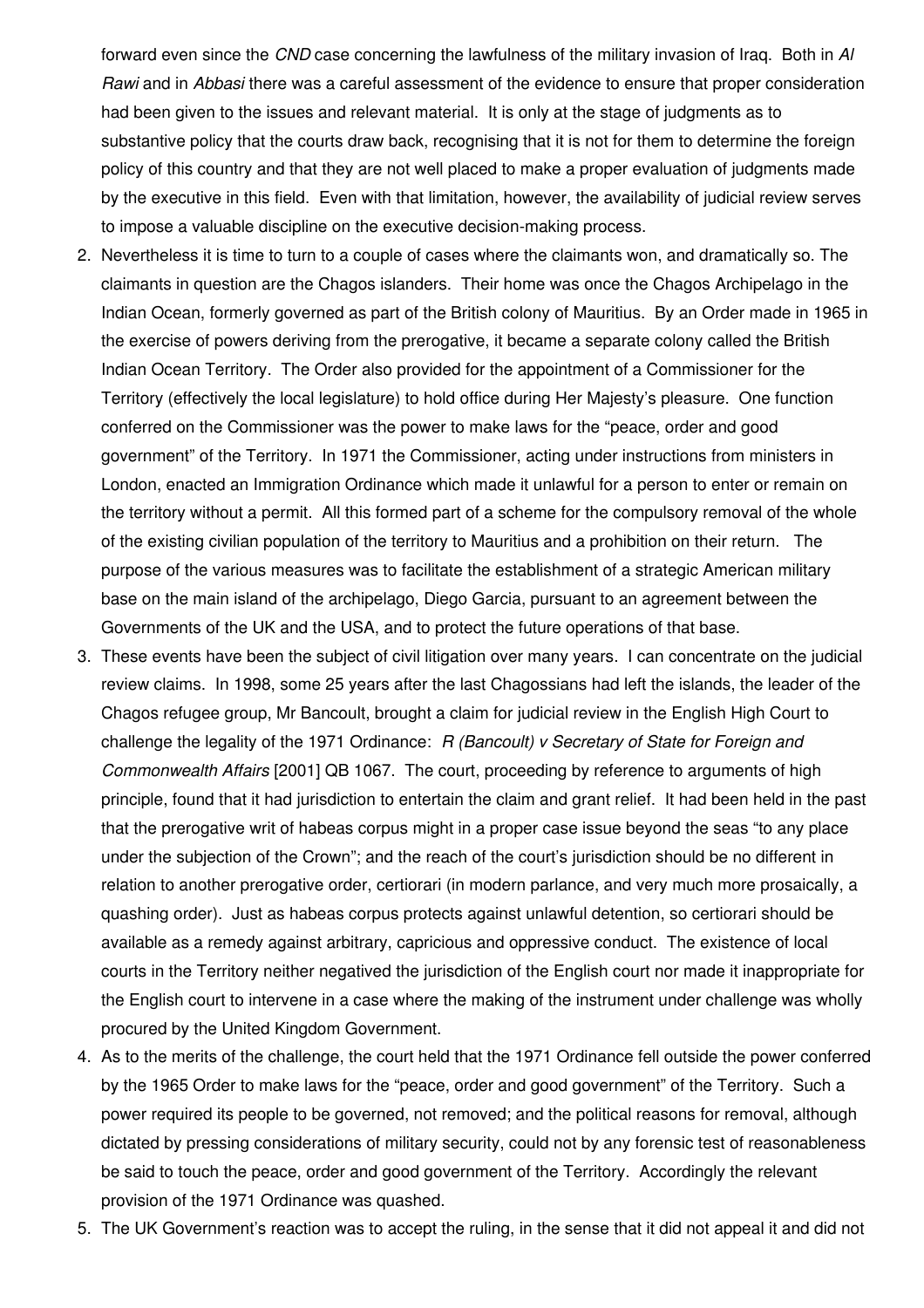seek to defend what was done or said 30 years before; but it seems fair to say that the Government did not accept the practical outcome of the ruling. In the short term, respecting the court's judgment, a new measure was adopted which would have allowed the Chagossians to return and reside in any part of the Territory except Diego Garcia itself. But in June 2004 two Orders in Council were made – a Constitution Order and a subsidiary Immigration Order – the effect of which was to deny any person the right of abode in the Territory and to prohibit entry into or presence in the Territory without a permit. The Government explained that it had decided that resettlement could not be permitted and that the decision had therefore been taken to legislate to prevent it and to restore full immigration control over the Territory. This was because it was considered that any attempt to resettle any of the islands would compromise the security of the base at Diego Garcia and prejudice the military operations there.

- 6. Unsurprisingly this led to a further judicial review claim, the first instance judgment in which was given in May 2006: *R (Bancoult) v Secretary of State for Foreign Commonwealth Affairs* [2006] EWHC 1038 (Admin). The earlier case is referred to as *Bancoult (1)*, the new one as *Bancoult (2)*. In *Bancoult (2)* it was argued that the Orders were immune from challenge in the courts and that*Bancoult (1)* was in various respects wrongly decided. In relation to one of the arguments advanced on behalf of the Foreign Secretary, namely that the power to legislate for the peace, order and good government of a territory is effectively an unlimited legislative power, the court expressed itself in strong terms: "The suggestion that a minister can, through the means of an Order in Council, exile a whole population from a British Overseas Territory and claim that he is doing so for the 'peace, order and good government' of the Territory is, to us, repugnant" (para 142). Despite this, and because it did not affect the result, the court was prepared to assume the point in the Government's favour. It was also prepared to assume that an Order in Council made by Her Majesty for a colony or overseas territory *historically* attracted at least the same sovereign immunity as that of Parliament itself, provided it was not repugnant to a Parliamentary enactment.
- 7. The court held, however, that the *modern* approach to judicial review of executive action, stemming from the *CCSU* case in 1984, meant that the Orders could be challenged. In this case there was a straightforward challenge on grounds of irrationality. It was held that the rationality of the measures must be judged by reference to the interests of the Territory, not of the United Kingdom; and the interests of the Territory must primarily be the interests of those whose right of abode and unrestricted right to enter and remain was being removed. Yet, there was in this respect no reference at all in the Constitution Order to the interests of the Territory. The Order referred only to the defence purposes of the Governments of the UK and of the USA. For this reason the court held the Order to be irrational on public law grounds. This kind of irrationality challenge did not involve government policy or matters on which the court could not properly adjudicate. It was unnecessary to make any assessment of the defence interests of the United Kingdom or the United States. In a further strong statement the court said this (para 163):

"In our view the defendant's approach to this case involves much clanking of 'the chains of the ghosts of the past'. [Counsel's] persistent references to 'the Queen in Council' during the course of argument cannot hide the fact that 'the act in question [was] the act of the executive'. 'To talk of that act as the act of the sovereign savours of the archaism of past centuries'. The decision was in reality that of the Secretary of State, not of Her Majesty, and is subject to a challenge by way of judicial review in the ordinary way."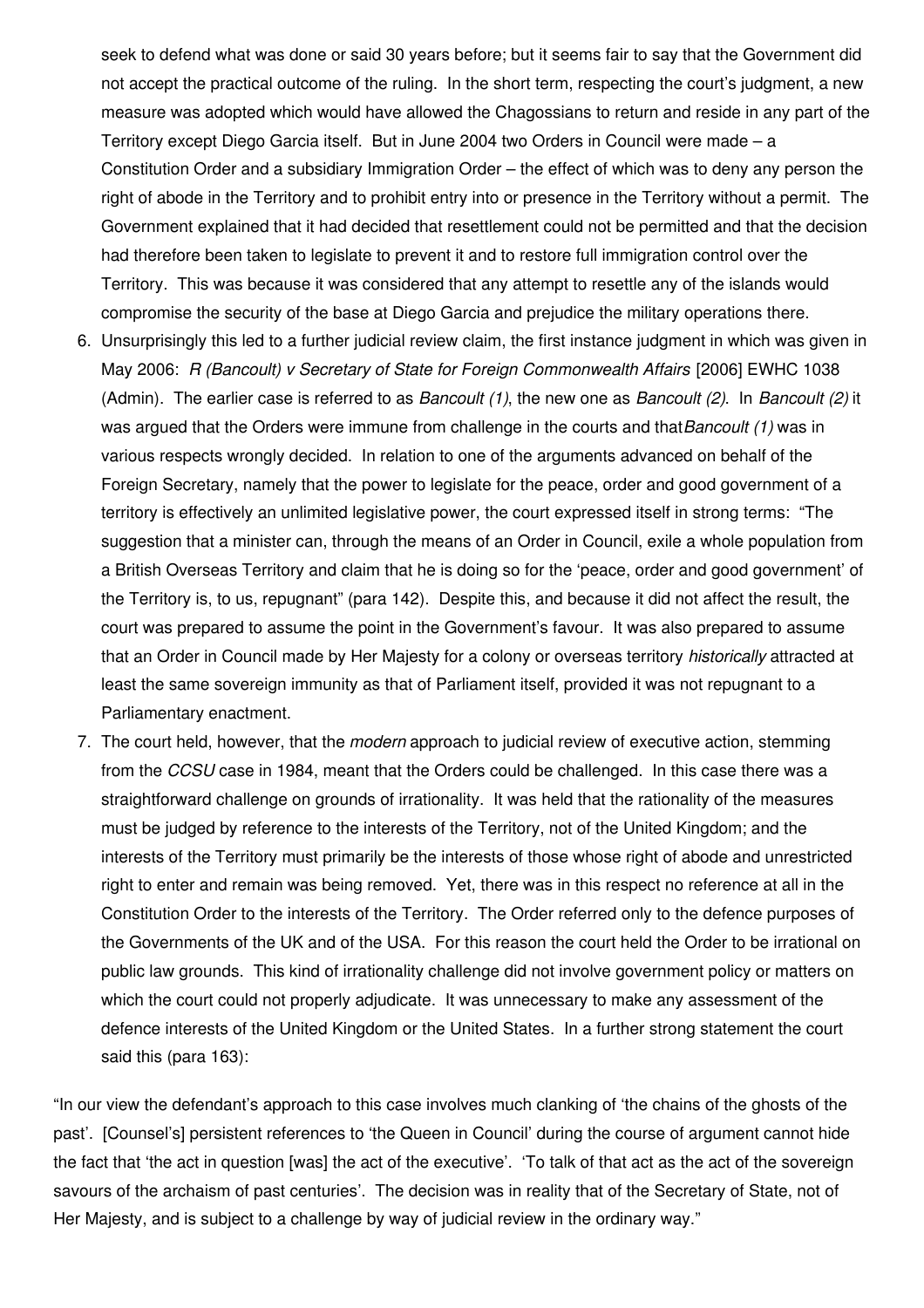- 1. So, in *Bancoult (1)* and *(2)* one sees a robust approach by the courts to the assumption of jurisdiction and the review of prerogative powers – in each case on the basis that the issue was one that the courts could properly decide without entering into forbidden areas. The limits of the forbidden areas, and the importance of non-forbidden areas, become more apparent.
- 2. I have made only brief reference so far to the topic of human rights. There was of course an important human rights backdrop to the Guantanamo cases. But the real breach of human rights in those cases related to the conditions of detention at Guantanamo and was the responsibility of the US Government. Attempts by the detainees or their families to mount a human rights challenge against HMG for failing to do more to try to bring the situation to an end were unsuccessful. The Human Rights Act 1998, incorporating the European Convention on Human Rights, had a relatively minor part to play in the analysis and was ultimately of no assistance to the claimants. But I am going to turn now to a series of cases where the Human Rights Act has been at centre stage and has had a major impact on judicial review, both in terms of geographical or jurisdictional scope and in terms of substantive content, in particular as regards the importance of public international law.
- 3. The first, *R (B) v Secretary of State for Foreign and Commonwealth Affairs* [2005] QB 643, arose out of events in the United Kingdom Consulate in Melbourne, Australia. The claimants were two young children, members of a family which had arrived in Australia claiming to be Afghans and seeking asylum. They had been detained by the Australian authorities in the Woomera Detention Centre, conditions at which were said to be very bad, and were among a group of detainees who escaped and presented themselves a few weeks later at the British Consulate, again requesting asylum. They were given food and protection for 6 hours before the Foreign and Commonwealth Office in London decided that there were no grounds for considering an asylum request since a request had already been made to the Australian authorities. The claimants and the others were told that they could not remain in the Consulate and that the consular officials would not intervene on their behalf with the Australian authorities. At that point they left the Consulate of their own accord and were taken into custody by the Australian authorities. They brought a claim in England for judicial review of the decision not to grant them asylum, on the ground that it breached their rights under the ECHR by exposing them to the risk of inhuman and degrading treatment contrary to article 3 by being returned to Woomera, and of indefinite and arbitrary detention contrary to article 5.
- 4. The primary interest of the case lies in the discussion of jurisdiction under the ECHR and the Human Rights Act. Article 1 of the Convention requires the contracting states to secure to "everyone within their jurisdiction" the rights and freedoms defined in the Convention. This jurisdiction is primarily a territorial concept, but there are exceptional cases where it has an extraterritorial scope; and one such exceptional case concerns the activities of a state's diplomatic and consular agents abroad. This took the court into the principles of international law concerning diplomatic and consular status, the outcome of which was that the court was prepared to assume, without reaching a positive conclusion on the point, that while in the Consulate the claimants were sufficiently within the authority of the consular staff to be subject to the jurisdiction of the United Kingdom for the purpose of article 1 of the Convention.
- 5. But more is needed for a judicial review claim in the national courts, as opposed to a petition to the European Court of Human Rights in Strasbourg. For the purposes of a domestic judicial review claim it is necessary to bring the case within the scope of the Human Rights Act itself, since it is only through the Act that the Convention has force in domestic law. The normal presumption is that an Act of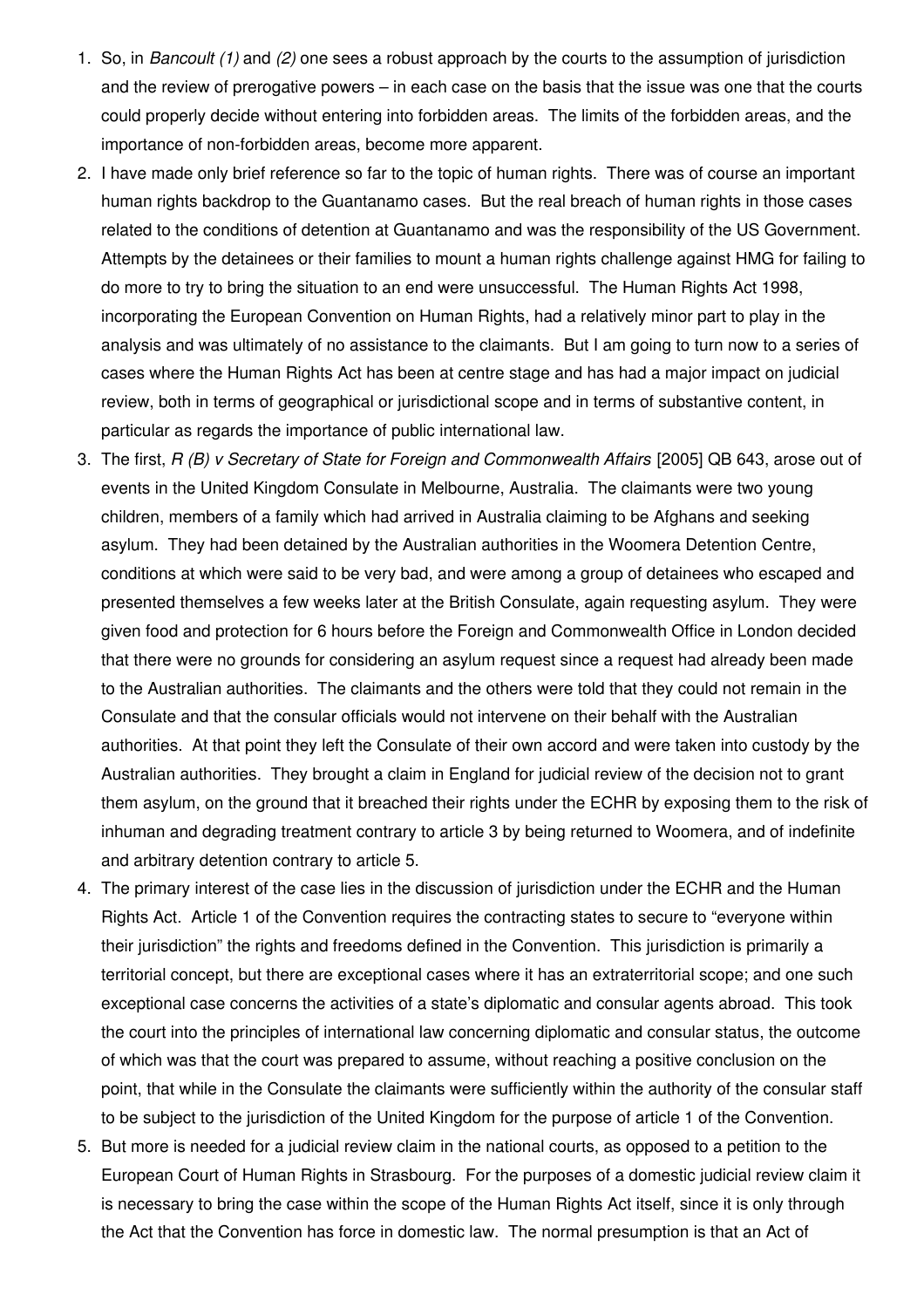Parliament applies only within the territorial jurisdiction of the United Kingdom and not extraterritorially. The Human Rights Act contains no express language to displace that normal presumption. The Court of Appeal held, however, that it must be interpreted in such a way that its jurisdictional scope is, in effect, coextensive with that under article 1 of the Convention. Accordingly, the court was prepared to proceed on the basis that the Act was capable of applying to the actions of the diplomatic and consular officials in Melbourne.

- 6. On the merits of the claim, however, it went on to hold that the claimants' rights under the Act and Convention had not been infringed, and indeed that to have given the claimants refuge from the demands of the Australian authorities for their return would itself have been an abuse of the privileged inviolability accorded to diplomatic premises and would have infringed the United Kingdom's obligations under international law.
- 7. Acts done by officials in embassies or consulates abroad fall within one of the recognised categories where the ECHR has been held to apply beyond the territories of the contracting states. Another example of its extended reach concerns acts done on board ships and aircraft flying the flag of, or registered in, a state. These are situations where customary international law recognises a state's extraterritorial exercise of jurisdiction, and it is not too difficult to give the Convention a similarly extended jurisdictional scope. Altogether more problematic and more important, however, is the application of the Convention to military operations outside the territory of the contracting states. One of the leading decisions of the European Court of Human Rights in Strasbourg is *Bankovic v Belgium and Others* (2001) BHRC 435, which arose from the bombing by NATO forces of a television station in Belgrade during the Serbian conflict. The court held that this act fell outside the jurisdictional scope of the Convention and that the states concerned could not therefore be liable under the Convention for the deaths and injuries caused by the bombing. More recently, the significance of the judgment in *Bankovic* and the correct approach generally towards the issue of jurisdiction under the Convention have been taxing the English courts as a result of events in Iraq.
- 8. The first of those cases involves claims by the families of six Iraqi civilians who were killed in the area of south eastern Iraq around Basra between the time of the invasion of that country and the assumption of authority by the Iraqi Interim Government – i.e. during a period when the United Kingdom was an occupying power for the purposes of relevant provisions of international law. The circumstances of the deaths differed greatly. One of the deceased, Mr Mousa, died while in custody in a British military detention centre, allegedly as a result of ill-treatment he suffered at the hands of British troops. Others died during exchanges of gunfire on the streets, or when a British patrol broke into a house on a search and arrest mission, or in circumstances of a similar nature. In the judicial review proceedings their families were arguing that there had been violations of articles 2 and 3 of the Convention (concerning the right to life and the right to protection from inhuman or degrading treatment or torture). A preliminary issue was whether there had been breaches of the implied obligation to carry out an effective investigation where persons have suffered death at the hands of the state. This depended in turn on whether the acts fell within the jurisdictional scope of the Convention and, since these were claims in the national court rather than before the European Court of Human Rights in Strasbourg, whether they also fell within the jurisdictional scope of the Human Rights Act.
- 9. There have been judgments so far at first instance and by the Court of Appeal. The case is on its way to the House of Lords. I shall look at how things stand following the judgment of the Court of Appeal: *R*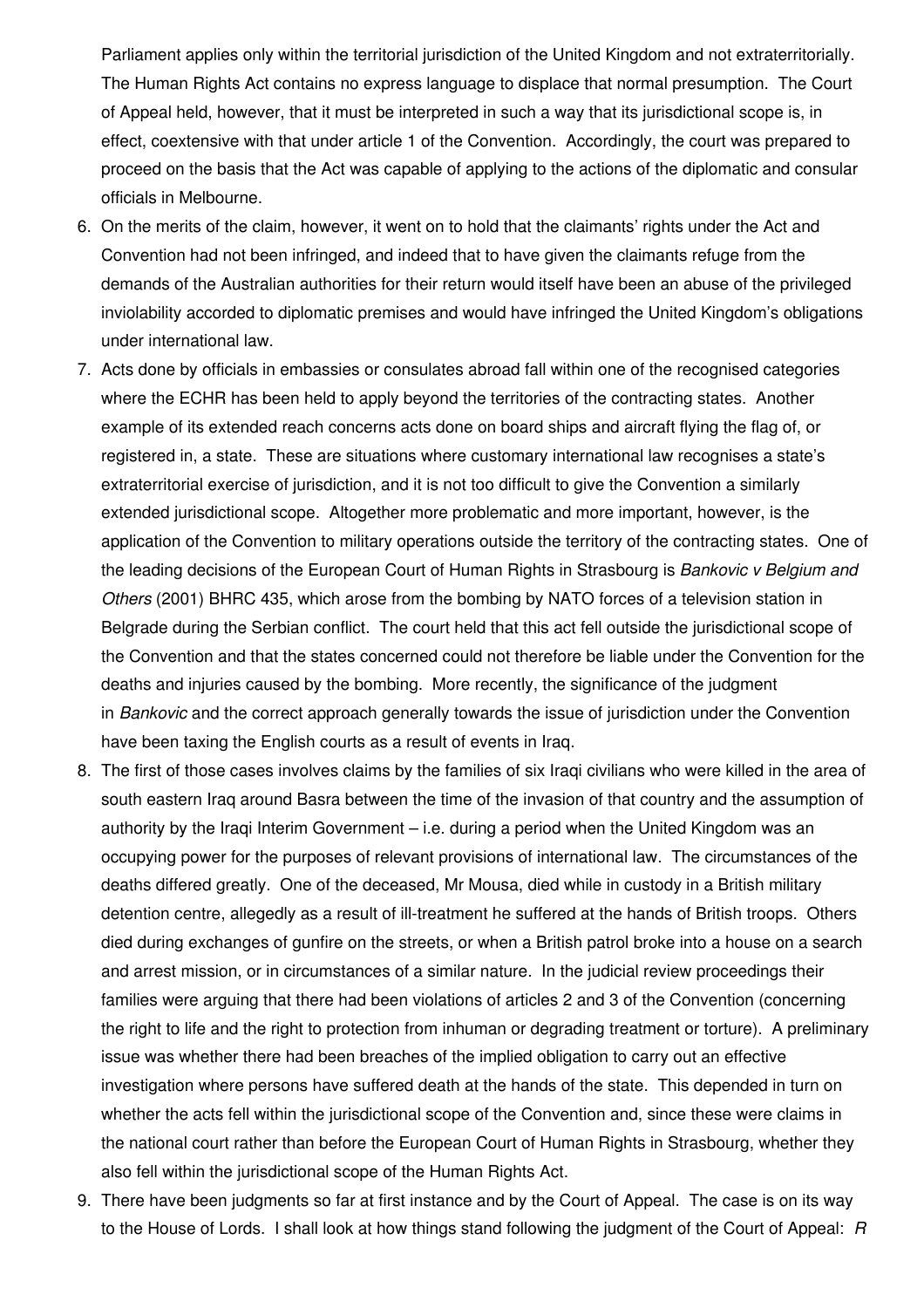*(Al-Skeini and Others) v Secretary of State for Defence* [2005] EWCA Civ 1609. As regards the reach of the Human Rights Act, the court in effect followed the approach in *R (B) v Secretary of State for Foreign and Commonwealth Affairs*, that the Act is intended to be coextensive in jurisdictional scope with the Convention. Whether that is correct will now be for the House of Lords to decide.

- 10. That approach turns the focus onto jurisdiction under the ECHR, which becomes the determining factor in whether a judicial review claim will lie in the national court. In relation to Mr Mousa, who was killed while in a British military detention centre, the Secretary of State conceded that he was within the jurisdiction of the United Kingdom within the meaning of article 1 of the Convention. The issue before the court in his case was whether a sufficient investigation had been carried out to amount to compliance with the procedural obligation under article 2. Whilst concerns were express about the adequacy of the early investigations, the court said that the whole history had to be looked at in the round in order to decide whether sufficient had been done to comply with article 2; and since courtmartial proceedings were pending and further investigations might follow, it would be premature to reach any final conclusion. The matter was therefore sent back to the Administrative Court with a recommendation that further proceedings be stayed until after the conclusion of the court-martial proceedings.
- 11. In relation to the other claimants, the court embarked upon an extensive analysis of the case-law under the ECHR and international law. This is not an area that lends itself easily to summary, but in broad terms there were considered to be two bases upon which jurisdiction might be established under the Convention. One was if the United Kingdom was in effective control of the area at the relevant time – control such as, for example, Turkey has been held to have had in northern Cyprus, sufficient to generate an obligation to secure in that territory the rights and freedoms under the Convention. The court held that, although an occupying power, the British forces were not in effective control of Basra for the purposes of the Convention, having regard to their limited numbers, the highly volatile situation on the ground and their lack of control over the civil administration: they were simply there to maintain security and to support the civil administration in Iraq in a number of ways. The second, and more specific, basis on which jurisdiction might be established was if the particular individual concerned was under the control or authority of British troops at the time he was killed, as was conceded to be the case with Mr Mousa through being in the custody of British forces. The court held on the facts that none of the others could be said to have been under the control or authority of British troops when they were killed. In their cases, therefore, the claim failed on jurisdictional grounds.
- 12. So much for the outcome. What is striking about the case is the extent to which the Human Rights Act has propelled the national court into the area of public international law. The court found itself having to look beyond the Strasbourg cases to the underlying principles of international law – to the effect of treaties governing military occupation and to cases decided by the International Court of Justice, by the UN Human Rights Committee and by the Inter-American Commission on Human Rights.
- 13. Even more remarkable in terms of its examination of matters of international law is the next case, *R (Al-Jedda) v Secretary of State for Defence* [2006] EWCA Civ 327. Mr Al-Jedda had dual British and Iraqi nationality and had been in detention in Iraq since October 2004 as a suspected terrorist: his was a case of internment without trial. He challenged his detention, primarily on the ground that it was in breach of article 5 of the ECHR (which defines the circumstances in which a person can lawfully be deprived of his liberty). The Secretary of State's response was that Mr Al-Jedda's detention was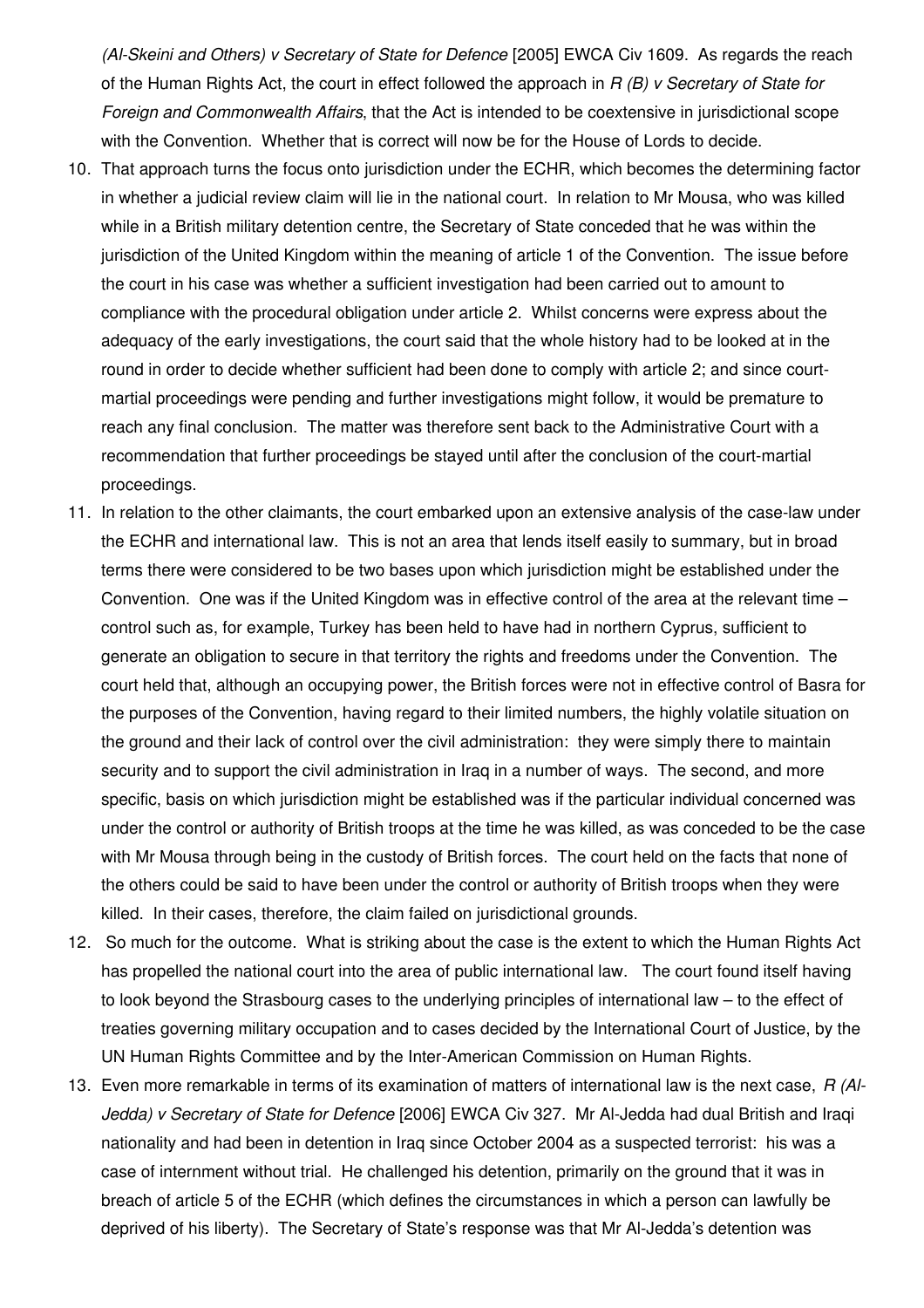authorised by UN Security Council Resolution 1546 and that the effect of the resolution was to qualify his rights under article 5 of the Convention and his corresponding rights under the Human Rights Act. We are concerned here with the period after the hand-over to the Iraqi interim government in June 2004. The continuing presence of a multi-national force in Iraq was at the request of the interim government, with a view to helping the government to maintain security. UNSCR 1546 authorised the multi-national force to take all necessary measures to contribute to the maintenance of security in Iraq and authorised the internment of persons for imperative reasons of security, irrespective of their nationality.

- 14. The court examined in some detail the rules of international humanitarian law and the development of international human rights law. It had to rule on the question whether in international law, through the operation of the UN Charter, UNSCR 1546 qualified the rights contained in the ECHR. Article 103 of the UN Charter provides that in the event of a conflict between the obligations of the members of the United Nations under the Charter and their obligations under any other international agreement, their obligations under the Charter shall prevail. The court held that, in accordance with the practice of the members of the United Nations, a state acting in accordance with an authorisation conferred by a resolution such as UNSCR 1546 is to be treated as having agreed to carry out the resolution and as being bound by it for the purposes of article 103. Accordingly, in acting as a member of the multinational force pursuant to UNSCR 1546, the United Kingdom was subject to the obligations in the resolution rather than under any human rights conventions in so far as the resolution was in conflict with the latter. In so far as the resolution sanctioned the continued use of internment as a means of restoring peace in Iraq, it was inconsistent with, and therefore qualified, the requirements of article 5 of the ECHR.
- 15. It followed from all this that Mr Al-Jedda could not succeed in a claim under article 5 against the United Kingdom in Strasbourg. There was a further question whether the same result applied in domestic law under the Human Rights Act. The court held that it did: the Act "brought home" Convention rights to the extent that they have effect for the time being in relation to the United Kingdom. To the extent that, by virtue of an UNSCR and the UN Charter, the articles of the Convention do not have effect for the time being in relation to the United Kingdom, they do not create rights that can be relied on in domestic law through the machinery of the Act. There is a happy consonance between this and the jurisdictional issue I touched on earlier: the Convention and the Act are treated as running in parallel, having the same jurisdictional and substantive scope.
- 16. I set myself the modest task of surveying some recent cases with a view to illustrating the growing international dimension, as I have put it, of judicial review in the English courts, and the significance of these developments. It can be seen that the approach of the courts has been very far from insular or narrow. There has been a readiness to tackle issues arising across the world and involving complex and sensitive questions of public international law. The point could be underlined by reference to other areas, for example the examination of international law in the context of asylum – but that would take me back to cases where the Home Secretary was the defendant, whereas my chosen focus has been on foreign affairs and military conflict. In those fields there are, inevitably, certain forbidden areas – areas where the courts themselves have accepted that it is not appropriate for them to intervene. But that should not be allowed to obscure the fact that modern judicial review is operating in a way that exposes ministers and their officials to close and effective judicial scrutiny, to which the human rights